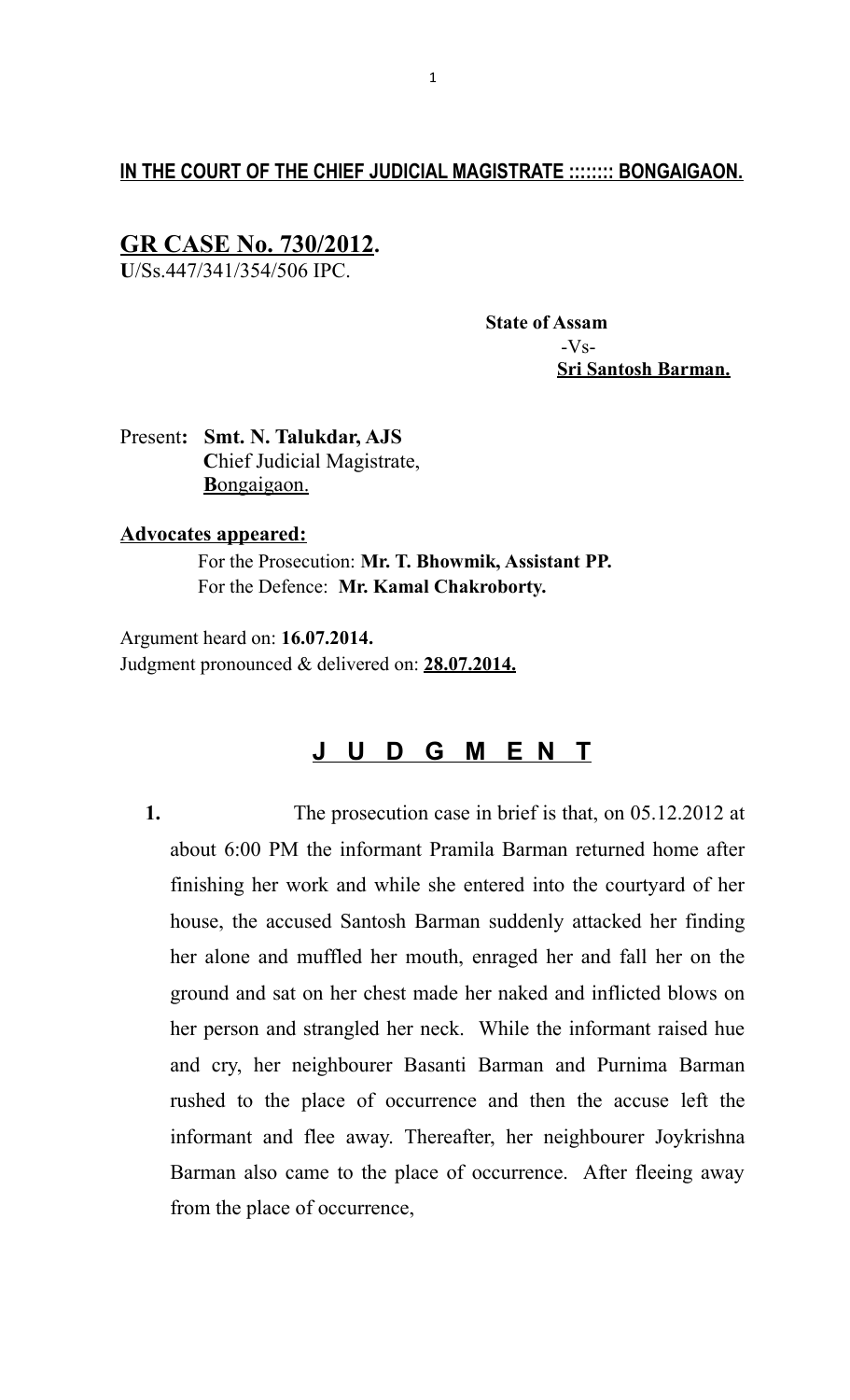### GR.730/201

accused Santosh Barman along with Sukheswar Barman again came to the place of occurrence taking stick and axe and scolded the informant and threatened her with dire consequences. Hence, the informant lodged the FIR. On the basis of the FIR, Bongaigaon PS Case No.460/12 U/Ss.323/354/500/506/34 IPC was registered and the investigation was set into motion. After completion of investigation, police submitted charge-sheet U/Ss.447/341/354/506 IPC against the accused person. Hence, the instant case has come up.

2

- **2.** On completion of appearance of the accused person, copy was furnished to him. The particulars of the offence U/Ss.447/341/ 354/506 IPC is duly read over and explained to the accused person to which he pleaded not guilty and claimed to be tried.
- **3.** During trial the prosecution has examined only 5(five) prosecution witnesses. The accused person has been examined U/S. 313 CrPC. The defence has examined none. The plea of defence is of total denial.

### **4.** : **POINTS FOR DETERMINATION** :

- **(a) Whether on 05.12.2012 at about 6:00 PM, at Bagulamari Bilaspur Bazar, the accused person committed criminal trespass by entering into the courtyard belonging to the informant and thereby committed an offence punishable U/S. 447 IPC?**
	- **(b)Whether on 05.12.2012 at about 6:00 PM, at Bagulamari Bilaspur Bazar, the accused person wrongfully restrained the informant and**

2.

2.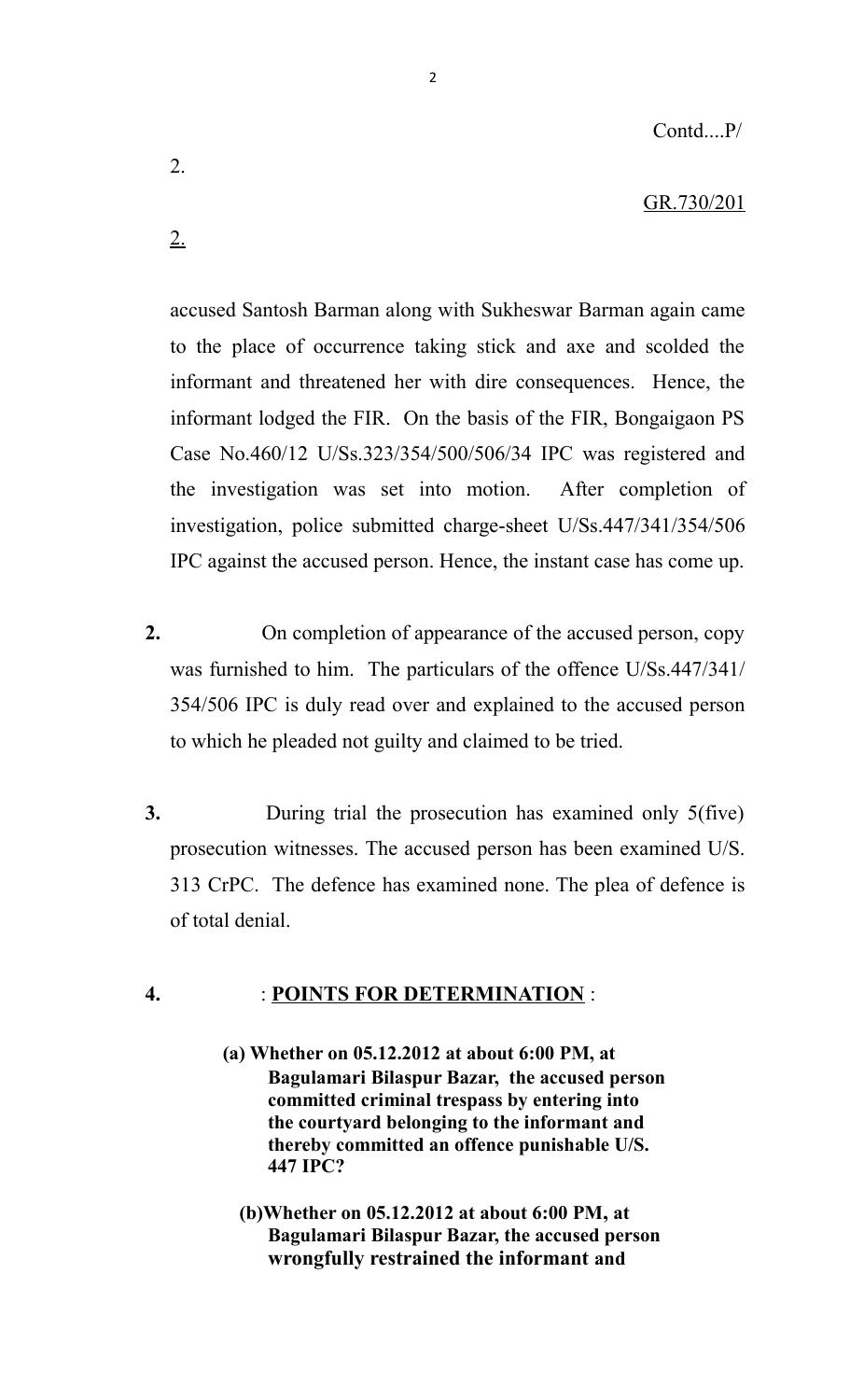### **thereby committed an offence punishable U/S. 341 IPC?**

Contd....P/4. GR.730/2012.

- **(c)Whether on 05.12.2012 at about 6:00 PM, at Bagulamari Bilaspur Bazar the accused person used criminal force to the informant with intent to outrage her modesty and thereby committed the offence punishable U/S.354 IPC?**
- **(d) Whether on 05.12.2012 at about 6:00 PM, at Bagulamari Bilaspur Bazar the accused person committed criminal intimidation by threatening with injury to the informant in her courtyard and thereby committed the offence punishable U/S.506 IPC?**

### **: DECISION AND REASONS THEREOF :**

**5.** I have heard the Ld. Counsels for both parties. Ld. Counsel for the prosecution submitted that the prosecution has proved the case beyond all reasonable doubts. All the prosecution witnesses have adduced cogent, reliable and consistent evidence to prove the charges leveled against the accused. On the other hand, Ld. Defence Counsel has submitted that there a delay in 23 days in filing the FIR. There is no explanation as to why the FIR was filed belatedly which is fatal to the prosecution case. Ld. Defence Counsel has also submitted that the police has not examined any other person who is staying in the neighbouring area of the informant in the instant case. Police has also examined the witnesses whose name was cited in the FIR lodged by the informant. The entire prosecution case is a concocted story. If the other persons staying in the neighboring area of the informant were examined, the actual fact would have come out. Ld. Defence Counsel has also submitted that the accused is an innocent person and he has falsely implicated in the present case by the informant.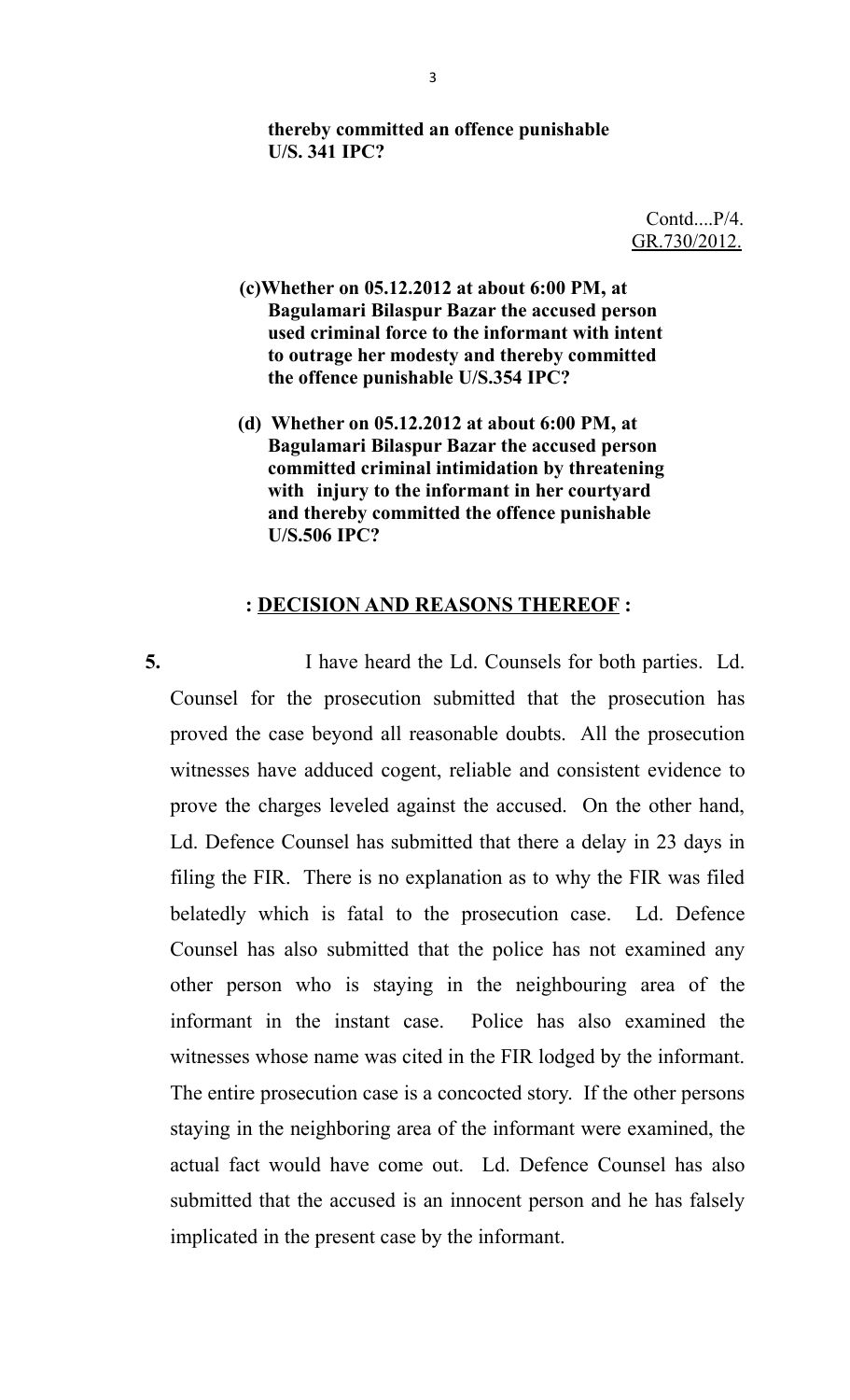**6.** At this stage, it is expedient to cast a glance at the evidence of prosecution side. The prosecution to prove the case

Contd....P/

GR.730/2012.

4.

examined 5(five) witnesses. PW1 is informant-cum-victim Smt. Pramila Barman. In her evidence, PW1 has deposed that about 8 months back at about 6:00 PM the incident had happened. At that time, after finishing her work, she returned her home and while she entered into the courtyard of her house, the accused coming from backside embraced her and caused her fall down on the ground and strangled her neck. Then, PW1 raised hue and cry. The accused muffled her mouth. On hearing hue and cry, the witnesses Purnima Barman and Basanti and Bipuli came to the place of occurrence. Then, the accused left then place of occurrence. Thereafter, PW1 filed the case.

 In cross-examination, PW1 has revealed that there were about 10/12 houses in her village. The house of Hiren, Joykrishna, Anil etc. were situated near her house. At a distance of 10 cubits from her house, the house of Manaranjan & Suren were situated. On hearing hue and cry, about 16 persons including Arati, Sthiti, Mamani and Joymati came to the place of occurrence. PW1 has also revealed that after 10 days of the incident she filed the case before the Court. She had denied the suggestion that after 23 days of the incident, she filed the case and no explanation was given for delay in filing the case. PW1 has also revealed that accused person's elder brother filed a case against her. She denied the suggestion that she filed a case against the accused out of grudge. She has also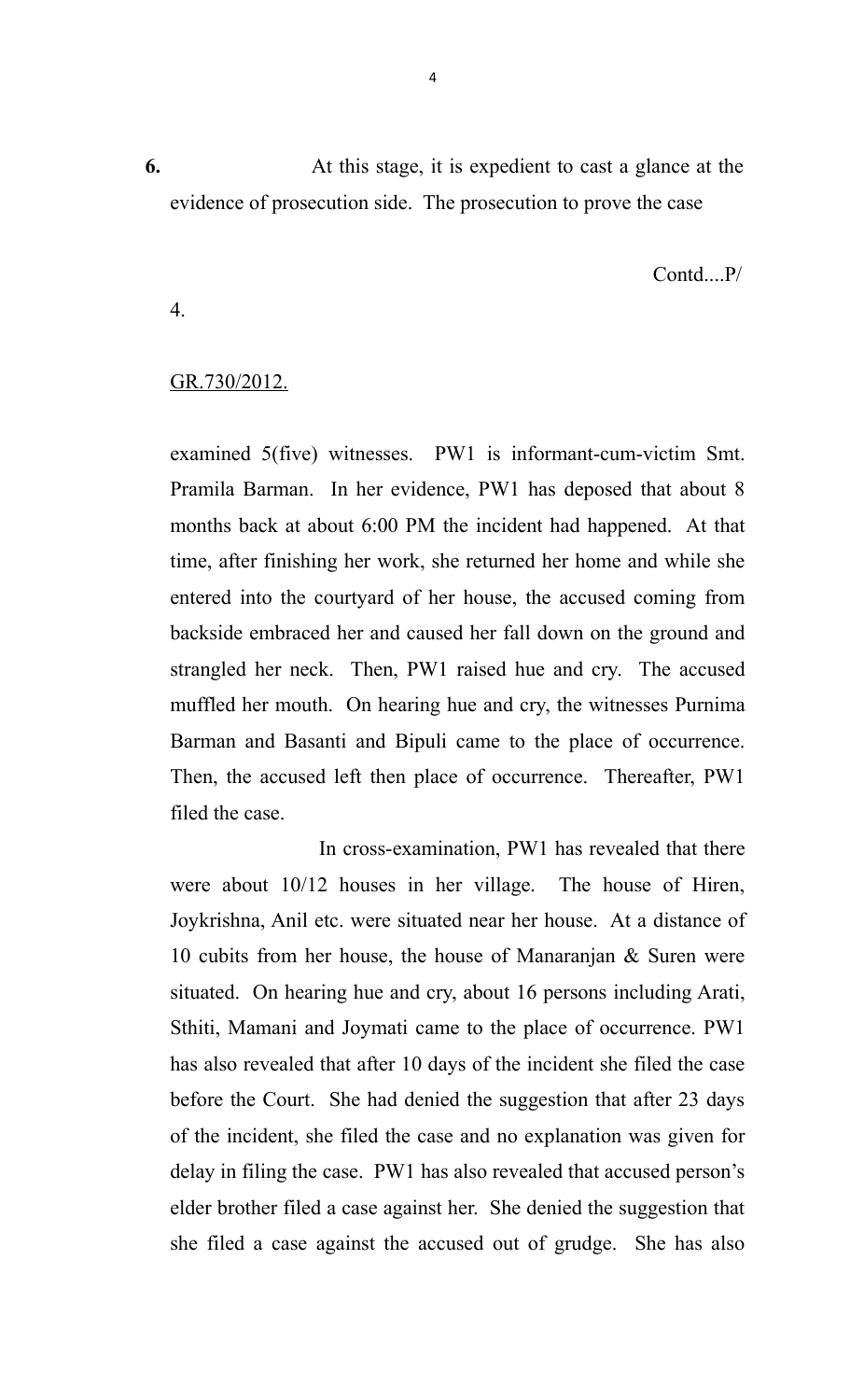denied the suggestion that she did not state before the police that accused caused her fall down on the ground and strangled her neck and while she raised hue and cry, accused muffled her mouth. PW1 has also denied the suggestion that the accused did not embrace her from the backside.

**7.** PW2 is Smt. Purnima Barman. In her evidence, PW2 Contd....P/

5.

2.

### GR.730/201

has deposed that about one year back at about 6:00 PM the incident happened. At the time of occurrence, PW2 was in her house. From her house, she heard the shouting of the informant and then she came to the PO and found that the informant was lying in the courtyard of her house and the accused was sitting upon her and he muffled the mouth of the informant. Then, PW2 called her mother Basanti Barman and when her mother came to the place of occurrence, the accused left away.

 In cross-examination, PW2 has revealed that she was studying in Class-VI. The distance between her house and the house of the informant is 500 cubits. The house of PW2 was situated backside of the house of the informant. The house of Hiren, Joykrishna, Anil, Suren etc. were situated near the house of the informant. At the time of occurrence, Hiren, Joykrishna, Anil, Suren and others came to the place of occurrence. PW2 has denied the suggestion that she stated before the police that having seen the incident, she came back to her house and informed her mother about the incident and then her mother went to the place of occurrence. She has denied the suggestion that she did not state before the police that the informant was lying in the courtyard of her house and the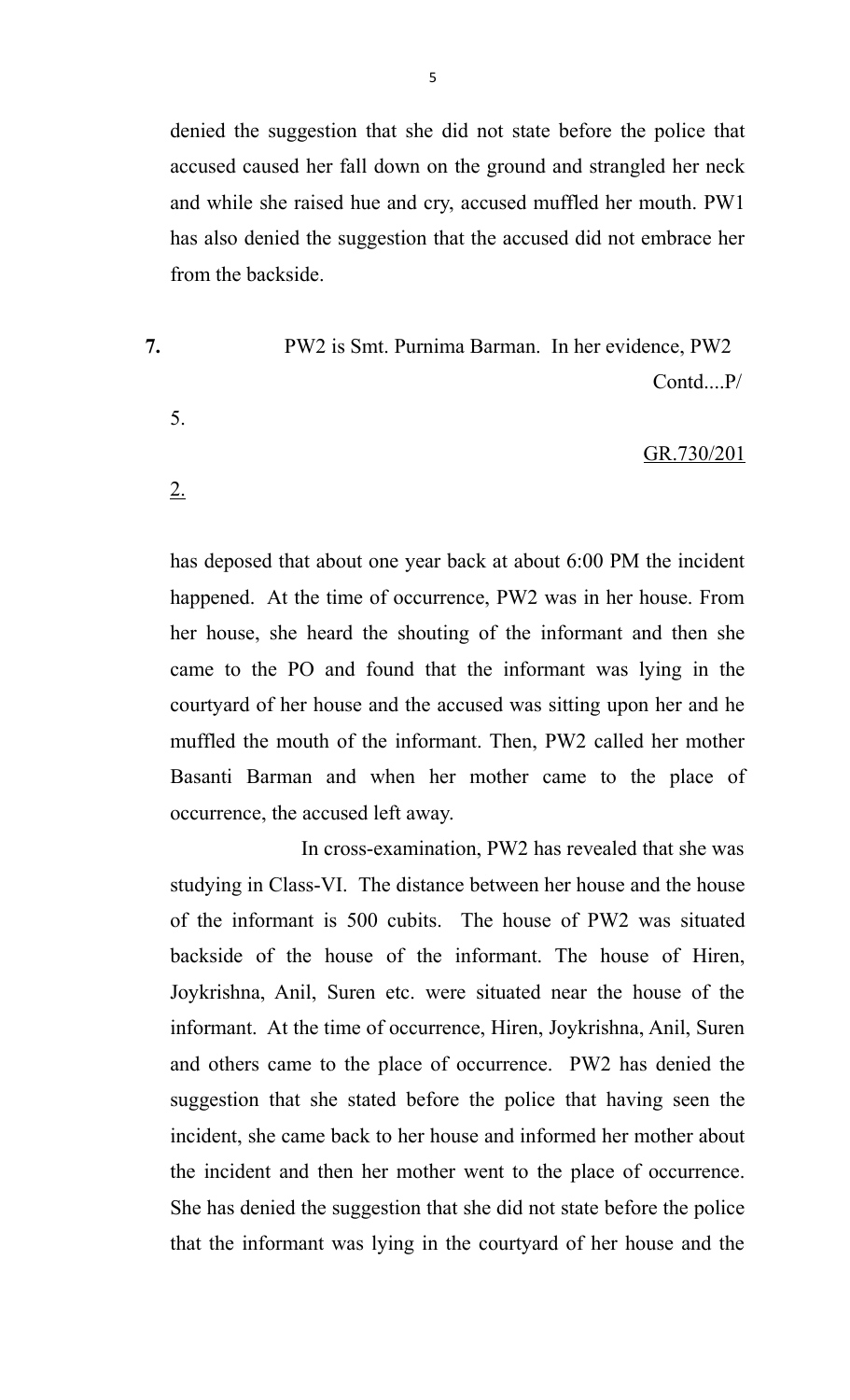accused was sitting upon her and the accused muffled her mouth. PW2 has denied the suggestion that she deposed falsely and that she did not seen the incident.

**8.** PW3 is Smt. Basanti Barman, the elder sister of the informant. In her evidence, PW3 has deposed that about one year back at about 6:00 PM the incident happened. At that time, she was in her house. On hearing hue and cry from the house of the

6.

2.

Contd....P/

### GR.730/201

informant, she sent her daughter-PW2 to the place of occurrence. Then, her daughter went to the place of occurrence. From there she called PW3. Then, PW3 also came to the place of occurrence and while she arrived at the courtyard the accused, who was sitting on the chest of the informant, fled away.

 In cross-examination, PW3 has revealed that she had not seen Hiren, Joykrishna, Anil etc. in the place of occurrence. PW3 has denied the suggestion that she did not state before the police that her daughter PW2 called her and then she came to the place of occurrence and when she arrived at the courtyard the accused who was sitting on the chest of the informant fled away. PW3 as revealed that Mohan Barman was the elder brother of the accused. There was dispute between the family of Mohan Barman and the informant. PW2 has denied the suggestion that she had deposed falsely.

**9.** PW4 is Smt. Bipuli Barman. In her evidence, PW4 has deposed that about one year back at about 6:00 PM, she was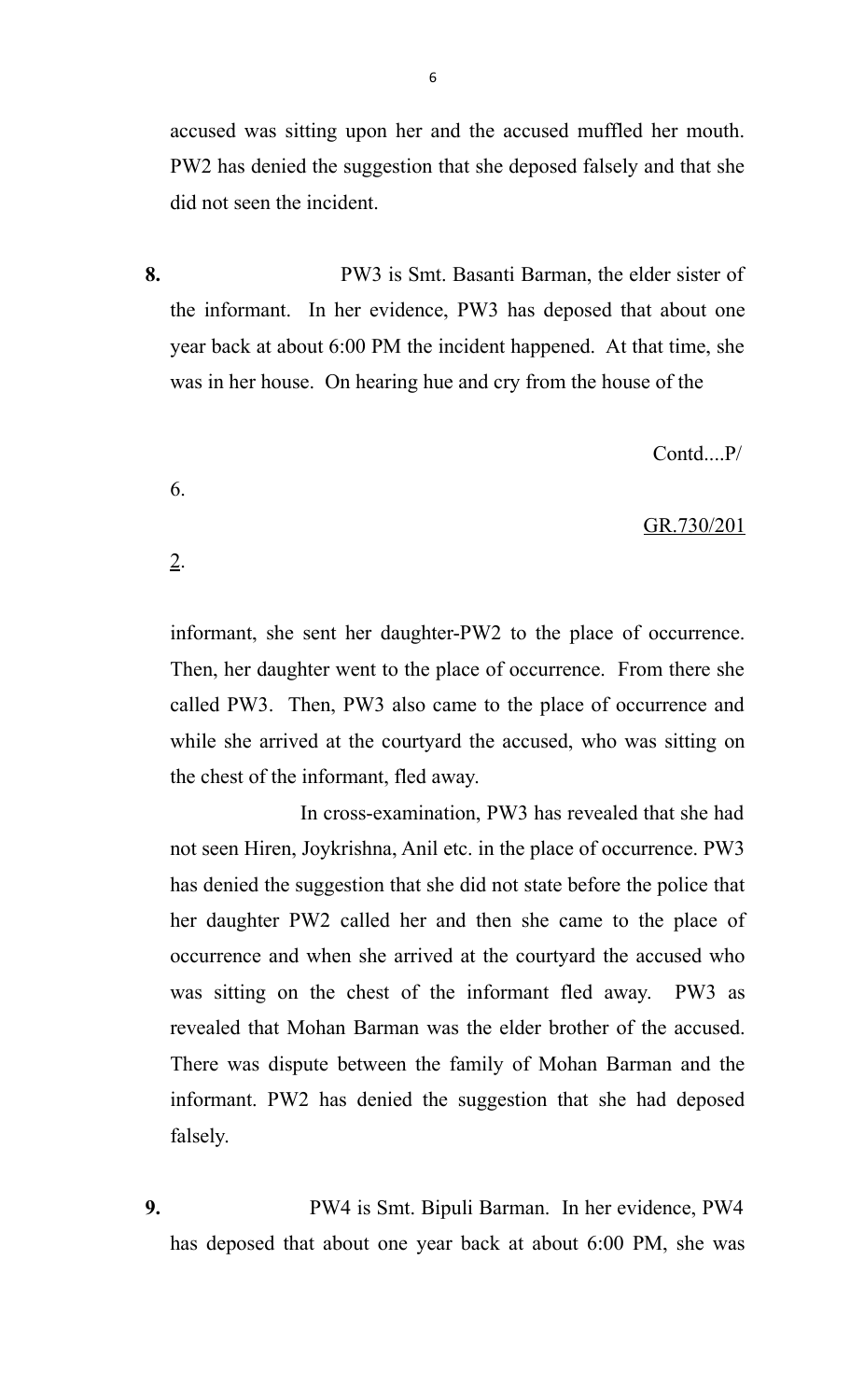near the house of the informant. Them, she heard hue and cry of the informant. She went to the house of the informant. The informant told PW4 that the accused sit on her chest and strangled her neck.

 In cross-examination, PW4 has revealed that the house of Hiren, Adhir Barman, Anil, Jadu and Joymati were situated between her house and the house of the informant. The people of those houses came to the place of occurrence. After 5 days of the incident, police recorded her statement at Bidyapur PS. The informant took her to Bidyapur PS. PW4 has denied the suggestion that she did not state before the police that the informant told her that accused sit on her chest and strangled her neck. She has denied the

Contd....P/

### GR.730/201

2.

7.

suggestion that she had not seen the accused running away from the house of the informant. PW4 has also deposed that the complainant is her cousin. At the time of occurrence, there was a dispute between the complainant and wife of the accused. PW4 has denied the suggestion that she had deposed falsely for the sake of the informant.

**10.** PW5 is IO Jahir Uddin Mollah. In his evidence PW5 has deposed that he has investigated the case, visited the place of occurrence, recorded statement of the witnesses and after completion of investigation, he submitted charge-sheet U/Ss. 341/447/354/506 IPC against the accused Santosh Barman. Ext-1 is the charge-sheet and  $Ext1(1)$  is the signature of PW5. Ext-2 is the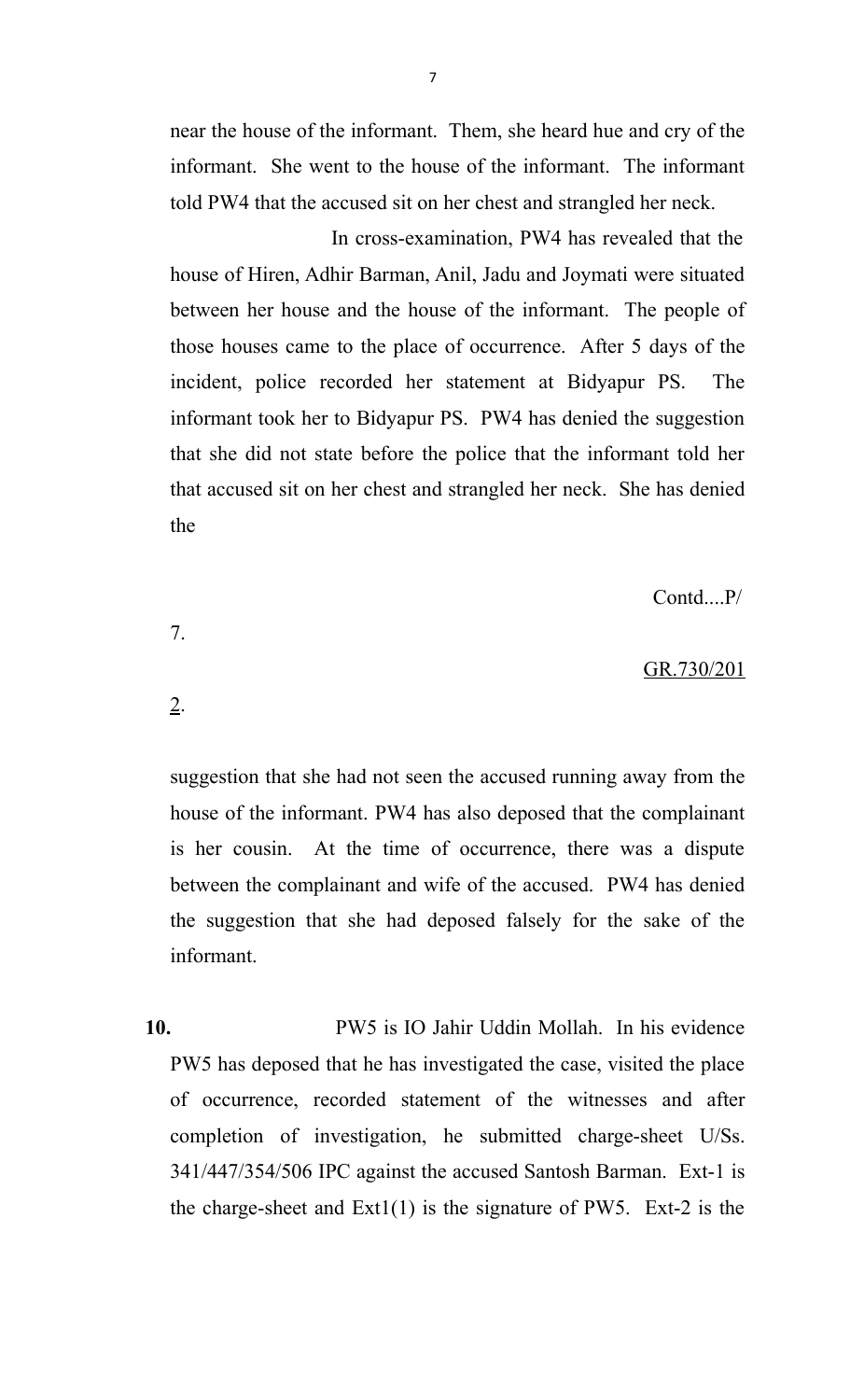FIR lodged by the informant Pramila Barman and Ext-2(1) is the signature of O/C Khirod Dey whose signature is familiar to PW5.

 In cross-examination, PW5 has deposed that on 29.12.2012 the FIR was received by the police. On 05.12.2012 the incident happened. On 03.01.2013, PW5 recorded the statement of the witnesses. PW5 has revealed that PW1 Pramila Barman did not state before him that accused caused her fall down on the ground, strangled her neck and muffled her mouth. PW2 Purnima Barman did not state before PW5 that while she came to the place of occurrence, she had seen the informant lying in the courtyard and that the accused was sitting upon the informant and muffled her mouth. PW5 has also revealed that PW3 Basanti Barman did not state before him that she came to the place of occurrence on call of her daughter and while she arrived at the courtyard, having seen her, the accused who was sitting on the chest of the informant, fled away. PW5 has also deposed that PW4 Bipuli Barman did not state before him that the informant told

Contd....P/

### GR.730/201

her that the accused sat on her chest. PW5 has also revealed that there were other houses near the place of occurrence.

8.

2.

**11.** In the instant case I have carefully scrutinized the evidences of prosecution witnesses. PW 1, the informant and victim of the case, deposed incriminating evidence against the accused. PW1 has stated in her evidence that at the time of occurrence, when PW 2, 3 and 4 came to the place of occurrence, the accused fled away. But from the evidence of PW 4, Bipuli Barman, it is found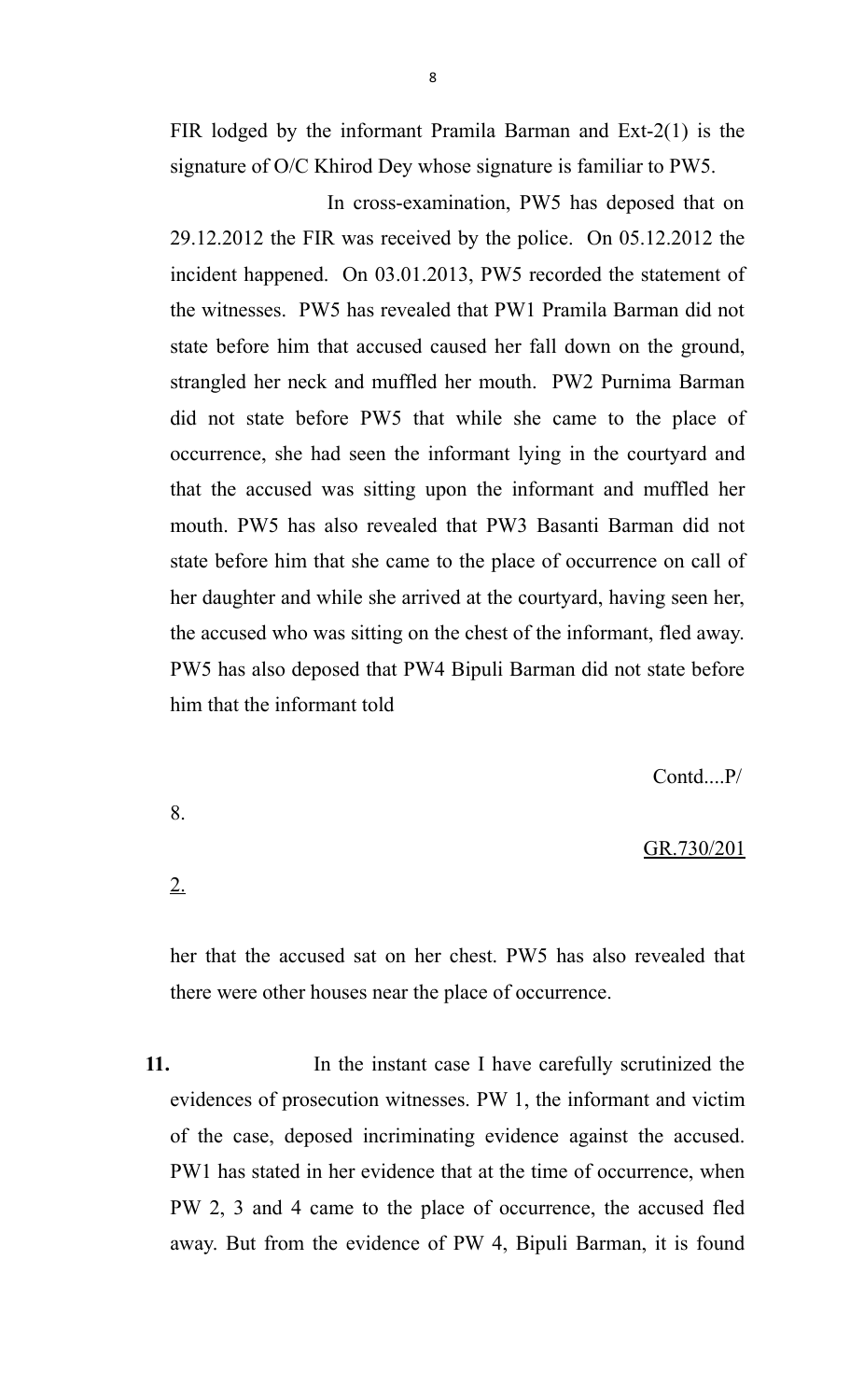that she had not seen the alleged incident of assault. She was only reported about the incident by the victim.

**12.** PW1 has revealed in cross examination that at the time of incident on hearing her shouting 16 persons including Sthiti, Mamani, Arati and Joymoti came to the place of occurrence. But none of them were examined by the Investigating Officer during investigation. None of those persons, who are neighbours of the victim but not related to her, are shown as witness in the complaint (FIR) filed by the victim before the court. It is also found that there is delay of 23 days in filing the FIR. There is no explanation at all as to why the complaint was filed after delay of 23 days. Though delay in all cases is not fatal to the prosecution case but in the instant case the people present in the place of occurrence other than the relative of the victim are not made witness by the victim/complainant. Those persons are also not examined by the police during investigation of the case. Only the related witnesses of the victim except PW 4, who has not seen any incident, were examined by the police and the prosecution. There is inordinate delay in filing the complaint in the

Contd....P/

9.

### GR.730/2012.

instant case and as material witnesses are withheld by the police and the prosecution, therefore, a reasonable doubt arose as to the truthfulness of prosecution case. That apart in the complaint the complainant/victim exaggerated the prosecution story. In her evidence before the court she did not make any whisper about the facts stated in the complaint that the accused made her naked and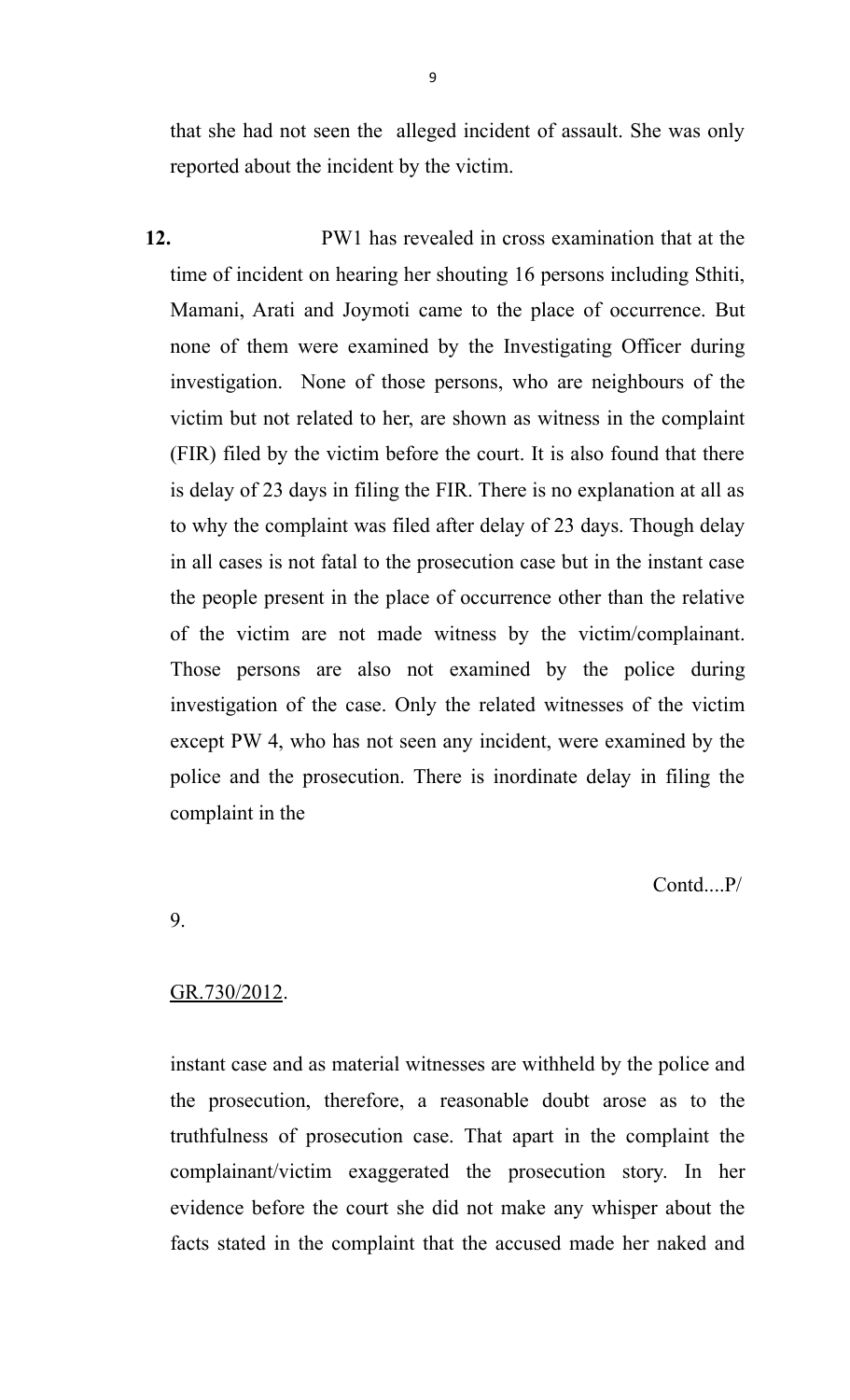after fleeing away from the place of occurrence he again came to the place occurrence with one Sukheswar Barman.

**13.** PW 2 and 3, the eye witnesses of the incident, are the near relatives of the PW 1. Though evidences of the witnesses cannot be discarded merely because of the fact that they are near relatives of the victim but their evidences need to be scrutinized more carefully. In a catena of judgment, Honorable Supreme Court has observed that evidence of related witness can be relied upon provided it is trustworthy. Mere relationship does not disqualify a witness. Witnesses who are related to the victim are as competent to depose the facts as any other witness but such evidence is required to be carefully scrutinized and appreciated before reaching to a conclusion on the conviction of the accused in a given case. On careful scrutiny of the evidence of PW 2 and 3, it is found that both the witnesses exaggerated in their evidence. PW 1, the victim, has not deposed in her evidence that the accused sat upon her. But both PW2 and 3 have deposed that the accused was sitting upon the person of PW1. Moreover, the inordinate delay in filing the FIR and withholding of material witnesses being examined in the case reasonably cast a doubt as to the truthfulness of the testimony of PW 2 and 3. The possibility of both the witnesses being tutored cannot be ruled out. The burden

Contd....P/1

0.

### GR.730/2012.

of proof in a criminal trial never shifts and it is always the burden of the prosecution to prove its case beyond reasonable doubt on the basis of acceptable evidence. In the instant case, the prosecution has